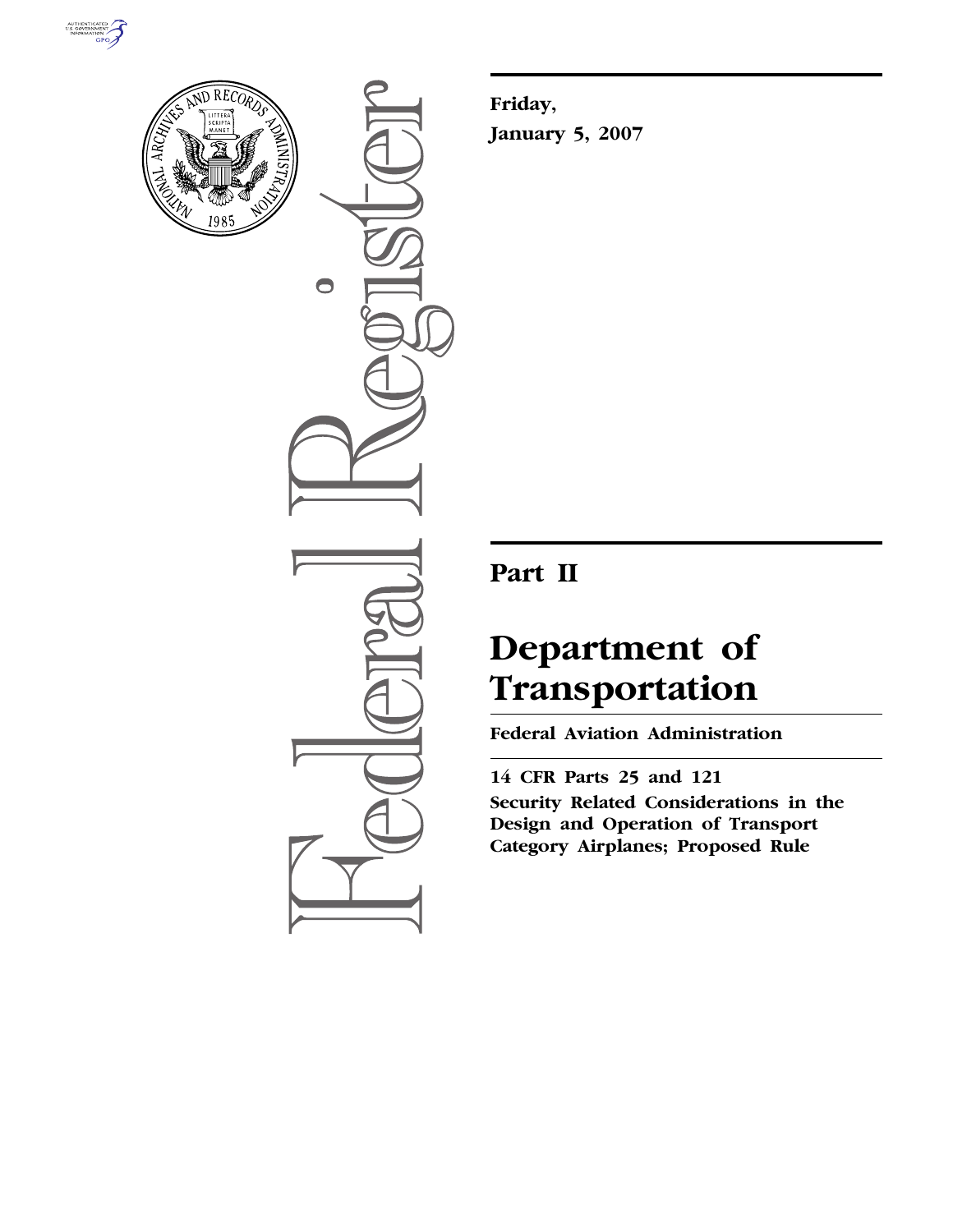# **DEPARTMENT OF TRANSPORTATION**

#### **Federal Aviation Administration**

#### **14 CFR Parts 25 and 121**

**[Docket No. FAA–2006–26722; Notice No. 06–19]** 

#### **RIN 2120–AI66**

# **Security Related Considerations in the Design and Operation of Transport Category Airplanes**

**AGENCY:** Federal Aviation Administration (FAA), DOT. **ACTION:** Notice of proposed rulemaking (NPRM).

**SUMMARY:** Under this notice, the FAA proposes to implement certain security related requirements governing the design of transport category airplanes. The requirements would provide improved airplane design features and greater protection of the cabin, flightdeck, and cargo compartments from the detonation of explosive or incendiary devices, penetration by projectiles, and intrusion by unauthorized persons. The FAA also proposes to require operators to establish a ''least risk bomb location'' on all affected airplanes. These proposed changes would adopt several International Civil Aviation Organization (ICAO) standards. Also, this notice discusses six proposed advisory circulars (ACs) and proposed changes to two existing ACs.

**DATES:** Send your comments on or before April 5, 2007.

**ADDRESSES:** You may send comments identified by Docket Number FAA– 2006–26722 using any of the following methods:

• Submit your comments electronically to (1) the Department of Transportation (DOT) Docket Management System Web site at *http:// dms.dot.gov* or (2) the government-wide rulemaking Web site at *http:// www.regulations.gov* 

• Mail your comments to Docket Management Facility, U.S. Department of Transportation, 400 Seventh Street, SW., Nassif Building, Room PL–401, Washington, DC 20590–0001.

• Fax your comments to the Docket Management System at 1–202–493– 2251.

• Hand deliver your comments to Room PL–401 on the plaza level of the Nassif Building, 400 Seventh Street, SW., Washington, DC, between 9 a.m. and 5 p.m., Monday through Friday, except Federal holidays.

For more information on the rulemaking process, see the

## **SUPPLEMENTARY INFORMATION** section of this document.

*Privacy:* We will post all comments we receive, without change, to *http:// dms.dot.gov,* including any personal information you provide. For more information, see the Privacy Act discussion in the **SUPPLEMENTARY INFORMATION** section of this document.

*Docket:* To read background documents or comments received, go to *http://dms.dot.gov* at any time or to Room PL–401 on the plaza level of the Nassif Building, 400 Seventh Street, SW., Washington, DC, between 9 a.m. and 5 p.m., Monday through Friday, except Federal holidays.

**FOR FURTHER INFORMATION CONTACT:** *For technical issues:* Jeff Gardlin, FAA Airframe and Cabin Safety Branch, ANM–115, Transport Airplane Directorate, Aircraft Certification Service, 1601 Lind Avenue, SW., Renton, Washington 98055; telephone (425) 227–2136, facsimile (425) 227– 1149, e-mail: *jeff.gardlin@faa.gov. For legal issues:* Komal Jain, Regulations Division, AGC–200, FAA Office of the Chief Counsel, 800 Independence Avenue, SW., Washington DC, 20591; telephone (202) 267–3073, e-mail: *komal.jain@faa.gov.* 

#### **SUPPLEMENTARY INFORMATION:**

#### **Comments Invited**

The FAA invites interested persons to participate in this rulemaking by submitting written comments, data, or views. We also invite comments relating to the economic, environmental, energy, or federalism impacts that might result from adopting the proposals in this document. The most helpful comments reference a specific portion of the proposal, explain the reason for any recommended change, and include supporting data. We ask that you send us two copies of written comments.

We will file in the docket all comments we receive as well as a report summarizing each substantive public contact with FAA personnel concerning this proposed rulemaking. The docket is available for public inspection before and after the comment closing date. If you wish to review the docket in person, go to the address in the **ADDRESSES** section of this preamble between 9 a.m. and 5 p.m., Monday through Friday, except Federal holidays. You may also review the docket using the Internet at the Web address in the **ADDRESSES** section.

*Privacy Act:* Using the search function of our docket Web site, anyone can find and read the comments received into any of our dockets, including the name of the individual sending the comment

(or signing the comment on behalf of an association, business, labor union, or other group). You may review DOT's complete Privacy Act Statement in the **Federal Register** published on April 11, 2000 (65 FR 19477–78) or you may visit *http://dms.dot.gov.* 

Before acting on this proposal, we will consider all comments we receive on or before the closing date for comments. We will consider comments filed late if it is possible to do so without incurring expense or delay. We may change this proposal in light of the comments we receive.

If you want the FAA to acknowledge receipt of your comments on this proposal, include with your comments a pre-addressed, stamped postcard on which the docket number appears. We will stamp the date on the postcard and mail it to you.

## **Proprietary or Confidential Business Information**

You should not file in the docket any information that you consider to be proprietary or confidential business information. Instead, you should send or deliver that information directly to the person identified in the **FOR FURTHER INFORMATION CONTACT** section of this document. You must mark the information that you consider proprietary or confidential. If you send the information on a disk or CD–ROM, mark the outside of the disk or CD–ROM and also identify electronically within the disk or CD–ROM the specific information that is proprietary or confidential.

Under 14 CFR 11.35(b), when we are aware of proprietary information filed with a comment, we do not place it in the docket. We hold it in a separate file to which the public does not have access and place a note in the docket that we have received it. If we receive a request to examine or copy this information, we treat it as any other request under the Freedom of Information Act (5 U.S.C. 552). We process such a request under the DOT procedures found in 49 CFR part 7.

# **Availability of Rulemaking Documents**

You can access an electronic copy of this proposal at any of the following Web sites:

• The Department of Transportation's electronic Docket Management System (DMS) Web site at *http://dms.dot.gov/ search.* 

• Visiting the FAA's Regulations and Policies Web page at *http:// www.faa.gov/regulations*\_*policies*; or

• The Government Printing Office's Web site at *http://www.access.gpo.gov/ su*\_*docs/aces/aces140.html.*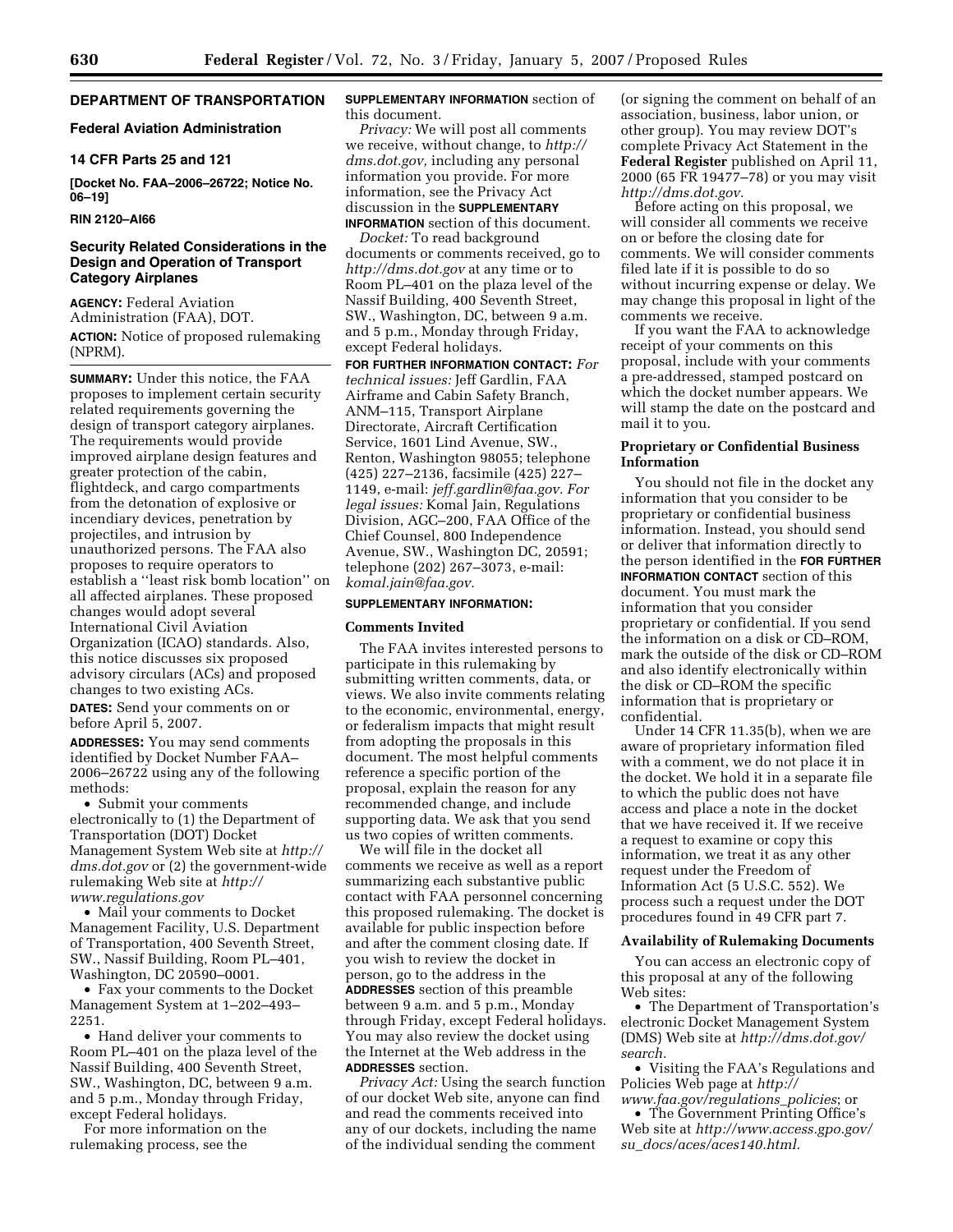You can also receive a hard copy by mailing a request to the Federal Aviation Administration, Office of Rulemaking, ARM–1, 800 Independence Avenue, SW., Washington, DC 20591, or calling (202) 267–9680. Please identify the docket number, notice number, or amendment number of this rulemaking.

#### **Authority for This Rulemaking**

The FAA's authority to issue rules regarding aviation safety is found under Title 49 of the United States Code. Subtitle I, section 106 describes the authority of the FAA Administrator. Subtitle VII, Aviation Programs, describes in more detail the scope of the agency's authority.

This rulemaking is promulgated under the authority described in subtitle VII, part A, subpart III, section 44701, ''General requirements.'' Under that section, the FAA is charged with promoting safe flight of civil aircraft in air commerce by prescribing minimum standards required in the interest of safety for the design and performance of aircraft. This regulation is within the scope of that authority because it prescribes new safety standards for the design of transport category airplanes.

#### **Background**

Since the mid 1970s, terrorist acts including hijackings and detonation of explosive devices—have targeted airplanes.

#### *Design Standards by ICAO*

Because of the number of airplane bombings and hijackings that occurred in the 1960s, 1970s, and early 1980s, the International Civil Aviation Organization (ICAO) 1 considered several proposals to incorporate security safeguards into the design of new airplanes. ICAO has adopted in Annex 8 airworthiness standards for airplanes that carry passengers, cargo, or mail in international air navigation. In the 1980s, the International Federation of Airline Pilots Association (IFALPA) submitted proposals regarding design standards for security in airplanes. ICAO, in turn, solicited comments on the proposals from organizations and member countries.

On December 21, 1988, a terrorist bomb in a Boeing Model 747 airplane exploded over Lockerbie, Scotland, killing all 259 people onboard and 11 people on the ground. 2 The terrorist

bomb exploded in the forward cargo hold on Pan American World Airways Flight 103 from London to New York City. As a result, the effort initiated by IFALPA to establish security design standards gained impetus. Within several months, ICAO formed the ''Incorporation of Security into Aircraft Design'' (ISAD) study group with representatives of the airworthiness authorities of the United States, the United Kingdom, France, Germany, Brazil, and Russia to consider the existing proposals and to recommend standards for security in design to be incorporated into Annex 8. ISAD also included representatives from IFALPA, the International Coordinating Council of Aerospace Industries Associations (ICCAIA), and the International Air Transport Association (IATA).

The study group developed proposals pertaining to the following subjects:

(1) Survivability of systems, (2) Cargo compartment fire

suppression,

(3) Smoke and fumes protection (in the cabin and flightdeck),

(4) Least risk bomb location and design,

(5) Protection of pilot compartment from penetration by small arms fire or shrapnel, and

(6) Interior design to deter hiding of dangerous articles and improve searching.

These proposals were submitted to all ICAO member countries for comment.

On March 12, 1997, new standards were adopted as Amendment 97 to Annex 8. The member countries subsequently approved them. All but one of the standards became effective 3 years after their adoption. The standard requiring identification of a ''least risk bomb location'' became effective immediately because it was already common practice in the aviation industry. It had been applied as an operational standard rather than as a design standard.

While Annex 8 provisions may be applied to an operator of a transport category airplane by a national authority in order to obtain landing rights at international airports, this does not generally occur, in part, because this would assume that operators could pass through the design specifications to the aircraft manufacturers. Typically, Annex 8 standards do not apply *directly*  to the design of an airplane but are implemented by adoption into the airworthiness codes of ICAO's member countries. Once implemented, airplane certification by a member country implies compliance with Annex 8. As a signatory to the Convention, the United States must implement the Annex 8

rules into our national airworthiness codes to the extent practicable. It is possible, however, for a signatory to file differences with ICAO if it is unable to implement the ICAO standards. The FAA does not believe permanent differences are warranted in this situation. However, because we have not yet promulgated these ICAO standards into our regulations, the United States (like all other states of manufacture) has filed differences with ICAO regarding the design for security provisions of Annex 8. Adoption of these proposals would remove the current difference with the ICAO standards.

#### *Activity by the Aviation Rulemaking Advisory Committee 3 (ARAC)*

In addition to participating in the development of international standards through the ICAO, the FAA considers maintaining harmonized standards between the United States and Europe to be a high priority. The FAA found that carrying out this harmonization task was best achieved through ARAC. The ARAC is composed of 76 member organizations with a wide range of interests in the aviation community and provides the FAA with firsthand information and insight regarding proposed new or revised rules.

In October 1999, the FAA tasked the Transport Aircraft Engine Issues area of ARAC to propose harmonized regulations incorporating security measures into airplane design (64 FR 57921, October 27, 1999). The proposed regulations were to be based on Amendment 97 to Annex 8. The task was assigned to the Design for Security Harmonization Working Group (DSHWG), with members from the aviation industry and the governments of Europe, the United States, Brazil, and Canada.

In April 2001, after several airlines reported incidents of flightdeck intrusion by aggressive passengers, the FAA tasked the DSHWG through ARAC to propose harmonized regulations to improve the intrusion resistance of the flightdeck (66 FR 31273, June 11, 2001).

The DSHWG developed and proposed harmonized regulations for implementing security provisions into the design of transport category airplanes, and the ARAC approved those recommendations and forwarded them to the FAA. We accepted the ARAC recommendations. With one exception that is discussed below, the

<sup>&</sup>lt;sup>1</sup> A specialized agency of the United Nations with 189 member countries (known in ICAO as contracting states). The agency is charged with development of international standards for safety<br>and security of civil aviation.

<sup>&</sup>lt;sup>2</sup> The terrorist bomb exploded in the forward cargo hold on Pan American World Airways Flight 103 from London to New York City.

<sup>3</sup>The FAA formally established ARAC on January 22, 1991, to provide advice and recommendations about FAA's safety-related rulemaking (56 FR 2190).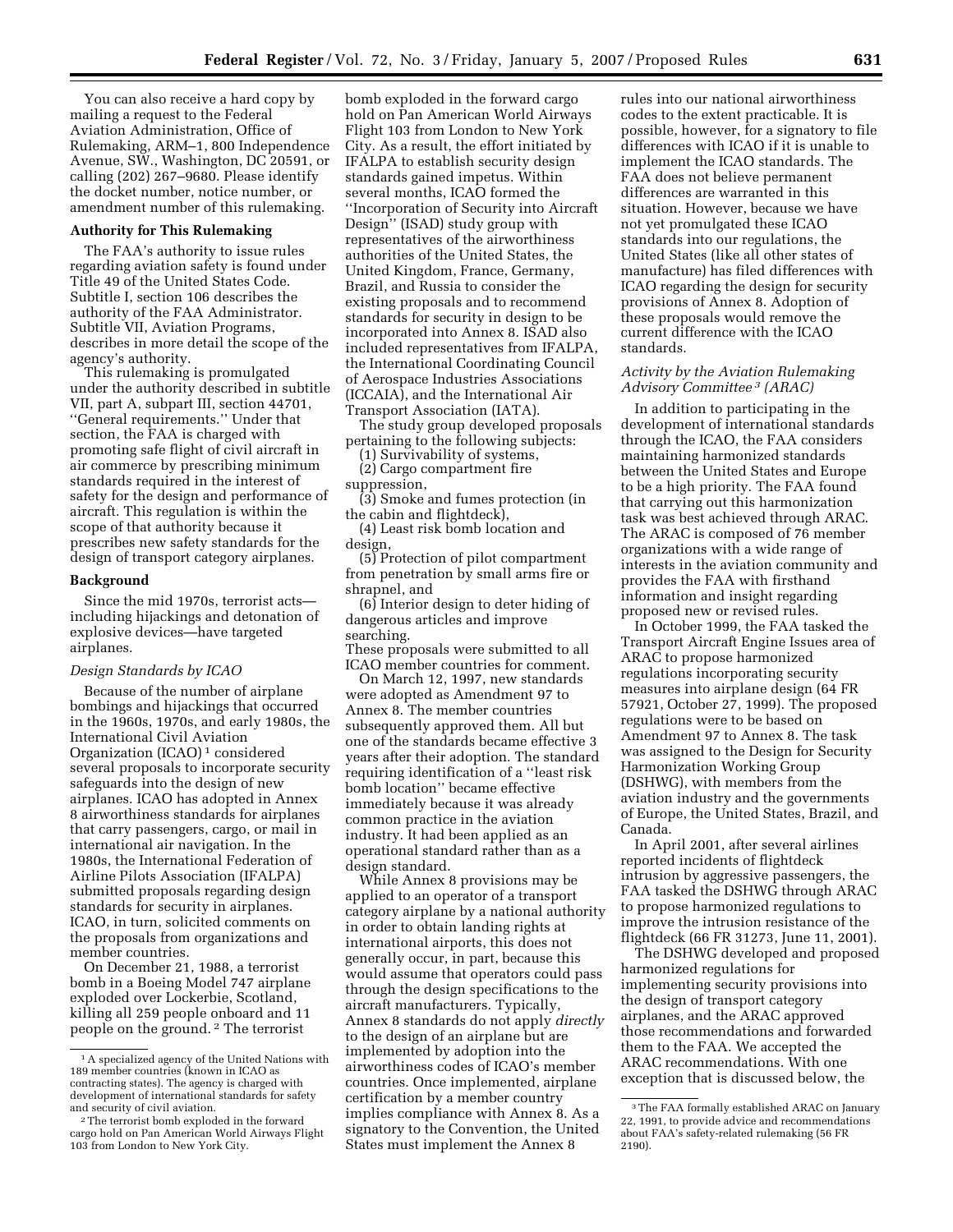proposals in this document are based on those recommendations.

## *Other FAA Rulemaking Activity*

Following the September 11, 2001, terrorist acts, Congress passed the Aviation and Transportation Security Act (the Act) on November 19, 2001. Section 104(a) of the Act, Improved Flightdeck Integrity Measures, required that aircraft engaged in passenger air transportation or intrastate air transportation have a door between the passenger and pilot compartments. The Administrator of the FAA issued a final rule with the following provisions:

(A) Access to the flightdeck was prohibited,

(B) The flightdeck door was to be strengthened,

(C) Flightdeck doors were to remain locked during flight, and

(D) Possession of a key to any flightdeck door by a member of the flightcrew not assigned to the flightdeck was prohibited.

The FAA published Amendment No. 25–106 in the **Federal Register** on January 15, 2002 (67 FR 2118). Amendment No. 25–106 added new § 25.795, Security considerations, requiring strengthening the flightdeck door to resist forcible intrusion by unauthorized persons or penetration by small arms fire and fragmentation devices. The amendment addressed only the ICAO requirements regarding protection of the pilot compartment. At the same time, the FAA published a notice of issuance of Advisory Circular (AC) 25.795–1, Flightdeck Intrusion Resistance, and AC 25.795–2, Flightdeck Penetration Resistance.

#### **Proposed Changes to Part 25**

This proposal has two goals: (1) To improve the safety of transport category airplanes, and (2) To provide an equivalent level of safety for different classes of transport category airplanes.

Accordingly, the proposal considers the following factors:

- The security threat;
- Practicability of compliance;
- Benefits of compliance; and
- Any mitigating factors.

For certain classes of airplanes, applying the proposed security design requirements would improve safety significantly. For others, applying them would not improve safety appreciably and would require great effort and expense.

# *Applicability of Proposed Rules*

1. Flightdeck Security

The January 15, 2002, final rule added the requirement for transport category

airplanes with flightdeck doors to strengthen the flightdeck door installation. Under this proposal, we would extend those requirements to all barriers—such as bulkheads, ceilings, and floors—between the flightdeck and other occupied areas. Since strengthening these barriers would serve no purpose unless there also was a door separating the passenger cabin and the flightdeck, the proposed amendments to § 25.795(a) would be applicable only to airplanes required to have a flightdeck door.

# 2. Other Security Considerations

a. *Commercial and private use operations.* Significant security risks are associated with boarding passengers on commercial airplanes. Even with the best screening and other layered security measures, there is the possibility that a person could carry or place an explosive or incendiary device onboard an airplane. Likewise, there is the possibility that an explosive or incendiary device could be placed aboard a commercial airplane in cargo operations.

Generally, airplanes in private use carry heads of state, business leaders, and ordinary citizens. In contrast to commercial passenger airplanes, access to airplanes in private use is limited to specific individuals, namely, the owner and guests. For this reason, these airplanes typically are not targets of onboard terrorists. We believe that applying the proposed requirements to airplanes in private use would not provide significant improvement in security.

Therefore, the FAA proposes to apply the security requirements under this rule only to airplanes designed for commercial operations involving cargo or passengers. We welcome comments regarding applicability of the proposed rule.

b. *Airplane Size.* Both small and large airplanes transport passengers and cargo. Our review of security-related events over the last 30 years indicates that smaller airplanes (whether carrying passengers or cargo) are less likely to be the target of terrorists. Operators of smaller airplanes have fewer people to screen and/or less cargo to inspect; thus, the probability of detecting an explosive device is greater should a terrorist attempt to carry or place one onboard.

The FAA reviewed passenger capacity and airplane gross weight as distinguishing parameters in assessing applicability of these proposals. We concluded both parameters need to be addressed when defining a satisfactory and practical standard. Specifically, we propose that—with the exception of

§ 25.795(a)(1), (2), and (3), Protection of Flightcrew Compartment, which is discussed below—the rule applies to airplanes with a certificated passenger seating capacity of more than 60 persons or a maximum certificated gross takeoff weight of over 100,000 pounds.4 This approach addresses airplanes of significant size that carry both passengers and cargo—called ''combi'' airplanes—because the passenger capacity alone may not trigger the proposed requirements. We welcome comments regarding the applicability of this proposed rule to airplanes of different seating capacity or gross takeoff weight.

#### *Provisions of Proposed Rules*

1. Protection of Flightcrew Compartment

This section would apply to airplanes required by operating rules to have a flightdeck door.

a. *Intrusion by unauthorized persons.*  The proposed change to § 25.795(a)(1) and (a)(2) would extend the requirement for the design of the strengthened flightdeck door to the bulkhead and other accessible barriers (those barriers that are susceptible to forcible intrusion by a person as distinguished from barriers such as floors or ceilings) separating occupied areas from the flightdeck. The flightdeck and any other accessible areas would need to resist forcible intrusion by an unauthorized person and withstand impacts of 300 joules (221.3 foot-pounds). The FAA believes the flightdeck door is the most critical feature in providing resistance to intrusion. However, there could be other access points through the bulkhead from occupied areas. Therefore, the FAA proposes that these barriers be designed to the same security standards as the flightdeck door.

To demonstrate compliance, a manufacturer would generally be able to rely on the test conducted on the flightdeck door. Critical locations (*i.e.*, those requiring tests) are expected to be the door latch and hinge as well as the panel itself but will depend on the design. If there is a more critical part of the bulkhead, the FAA would require testing, either in addition to testing the door or instead of it.

b. *Penetration by projectiles.* Proposed § 25.795(a)(3) would extend security design precautions to any barrier, not just accessible barriers, between the flightdeck and occupied areas to

<sup>4</sup>Based on the input of its member states, ICAO recently amended its standards to apply to airplanes with a maximum passenger capacity greater than 60 persons, or a gross takeoff weight greater than 100,000 pounds.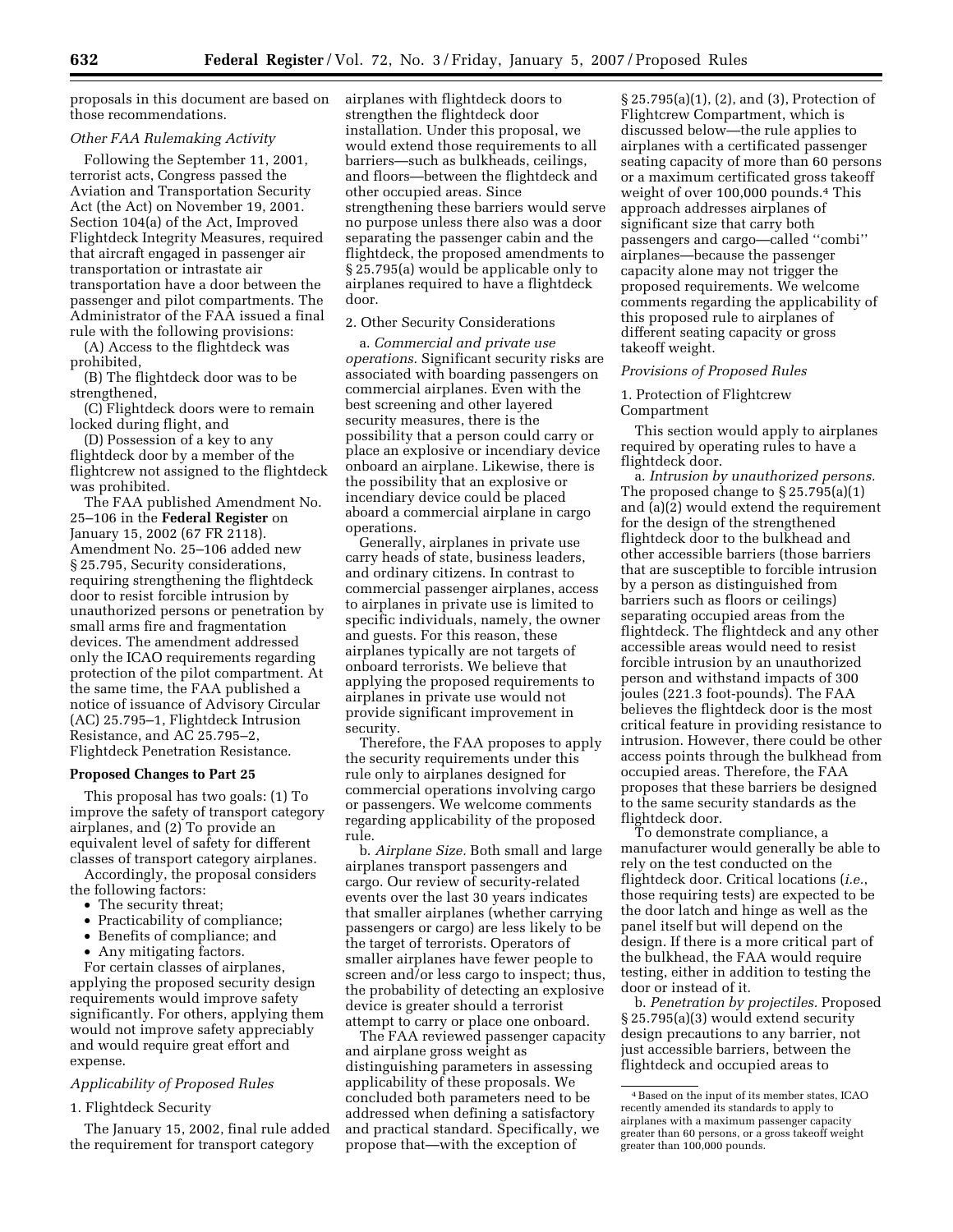minimize the penetration of shrapnel from a fragmentation device or projectiles from small arms. Although protection of the flightdeck door provides a high level of safety, the flightdeck itself remains susceptible to damage from discharge of weapons. For example, in a multi-deck airplane, the ceiling and floor around the flightdeck may be vulnerable, and ballistic penetration of the flightdeck can injure the pilots. Such penetration also could disable critical flight instrumentation because the system controls are concentrated in a small area of the flightdeck.

Under this proposal, protection would be required for all barriers between the flightdeck and occupied areas to the extent necessary to resist penetration of projectiles, because they could interfere with safe flight and landing. Areas of concern include grills, closeouts, and latches, if their failure could compromise continued safe flight and landing. For a multi-deck airplane, these barriers could include the floor and ceiling in addition to the bulkhead and door. Protection equivalent to level IIIA of the National Institute of Justice (NIJ) Standard 0101.04 is considered sufficient to protect against small arms or fragmentation devices.

#### 2. Smoke and Fire Safety

The proposed requirements described in paragraphs a. and b. below would apply to airplanes with a certificated passenger seating capacity of more than 60 persons or a maximum certificated takeoff gross weight of over 100,000 pounds.

a. *Flightdeck.* Currently, § 25.831 addresses removal of smoke from the flightdeck. However, the rule does not directly address penetration of smoke into the flightdeck, other than smoke originating in a cargo compartment. Advisory Circular 25–9A, Smoke Detection, Penetration, and Evacuation Tests and Related Flight Manual Emergency Procedures, discusses smoke penetration testing and does consider smoke originating in other areas. However, these discussions are in the context of more general fire safety practices rather than an explicit requirement to prevent smoke penetration. Proposed § 25.795(b)(1) would require the design of the flightdeck to limit penetration of smoke, fumes, or noxious gases generated by explosives, incendiary devices, or fires elsewhere on the airplane.

The FAA expects the most practicable means of compliance will be to control airflow into and out of the flightdeck, which would include crew rest and other areas accessible only from the

flightdeck. Maintaining a slight positive pressure differential between the flightdeck and surrounding areas would direct smoke, fumes, and noxious gases to those surrounding areas.

b. *Passenger cabin.* Proposed § 25.795(b)(2) would require the ability to remove smoke, fumes, and noxious gases—such as might be produced by an explosive or incendiary device—from the passenger cabin. The goal is to prevent smoke, fumes, and noxious gases from reaching incapacitating levels if an explosive or incendiary device is activated. Currently, there are no requirements for evacuation of cabin smoke, fumes, or noxious gases. The levels of smoke, fumes, or noxious gases that could incapacitate passengers depend on at least the following variables:

- The specific gases present;
- Concentrations of those gases; and
- The duration of exposure.

The FAA considered these variables and arrived at an approach that does not require detailed knowledge of the explosive or incendiary device.

We determined a fire resulting from an explosive or incendiary device affects the levels and types of gases in the cabin more than does the type of device. Using data from full-scale tests conducted on fires in the cargo compartment, the FAA developed a ''standard'' for the quantity of smoke, fumes, and noxious gases produced. The quantity is a function of the volume of the compartment and the amount of material in it.

We assume the passenger cabin begins at the flightdeck bulkhead and ends at the aft pressure bulkhead (or other bulkhead separating the passenger cabin from another definable space, such as a cargo compartment). The passenger cabin is bound at the top by the ceiling and stowage-bin contour and at the bottom by the cabin floor. We consider the crew rest and other locations that are accessible only from the flightdeck to be part of the flightdeck. However, isolated areas above or below the passenger cabin that are not occupied for takeoff and landing are included in the cabin. An example of such an isolated area is an overhead crew rest that is only occupied in flight.

If the smoke, fumes, and noxious gases resulting from a fire are dispersed in the passenger cabin, it is possible to calculate the frequency of fresh air changes necessary to prevent fire byproducts in the cabin from incapacitating the passengers. Time to incapacitation can be calculated by using a Fractional Effective Dose (FED) model. This model considers the types

of gases and the duration of exposure to them to determine whether certain conditions will produce incapacitation. Using this approach, the FAA determined occupants of the passenger cabin must be protected against incapacitation when there is a combined volumetric concentration of 0.59% carbon monoxide and 1.23% carbon dioxide.

The combined effect of the two gases on occupants of the passenger cabin, as predicted by the FED, represents the short-term threat posed by all hazardous fire products generated when an explosive or incendiary device is discharged. As a result, we cannot compare the combined concentrations of carbon monoxide and carbon dioxide specified under proposed § 25.795(b)(2) with the individual concentrations of the two gases specified in the existing ventilation requirements under § 25.831(b).

The FAA cannot assume the smoke, fumes, and noxious gases produced by an explosive device would be uniformly dispersed throughout the passenger cabin. It also is unreasonable to assume the smoke, fumes, and noxious gases would not be dispersed at all before the fire is extinguished. To estimate the expected variability in smoke dispersion, we assume the smoke, fumes, and noxious gases are initially concentrated in any one-quarter portion of the total cabin volume. The other portions of the cabin remain less hazardous than the area of initial concentration and can be removed from the FED calculations. Since the rate of air change applies to the entire passenger cabin, this is a conservative approach.

If we assume airflow patterns within a passenger cabin will create a constant mixing as well as an evacuation of the air, removal of the smoke, fumes, and noxious gases will reduce their concentrations in an exponential decay pattern. Therefore, the initial evacuation of the smoke, fumes, and noxious gases will be rapid, and the FED will quickly reach a maximum value. That value will not increase much after approximately two air changes.

As noted above, we determined the quantity of smoke, fumes, and noxious gases and their resulting concentrations using data from a fire in a cargo compartment. The relationship of cargo compartment volume to passenger compartment volume is not the same for all airplanes that would be affected by this proposal. Therefore, the FAA assessed this relationship before establishing these guidelines. We recognize that it would be equally acceptable to address the proposed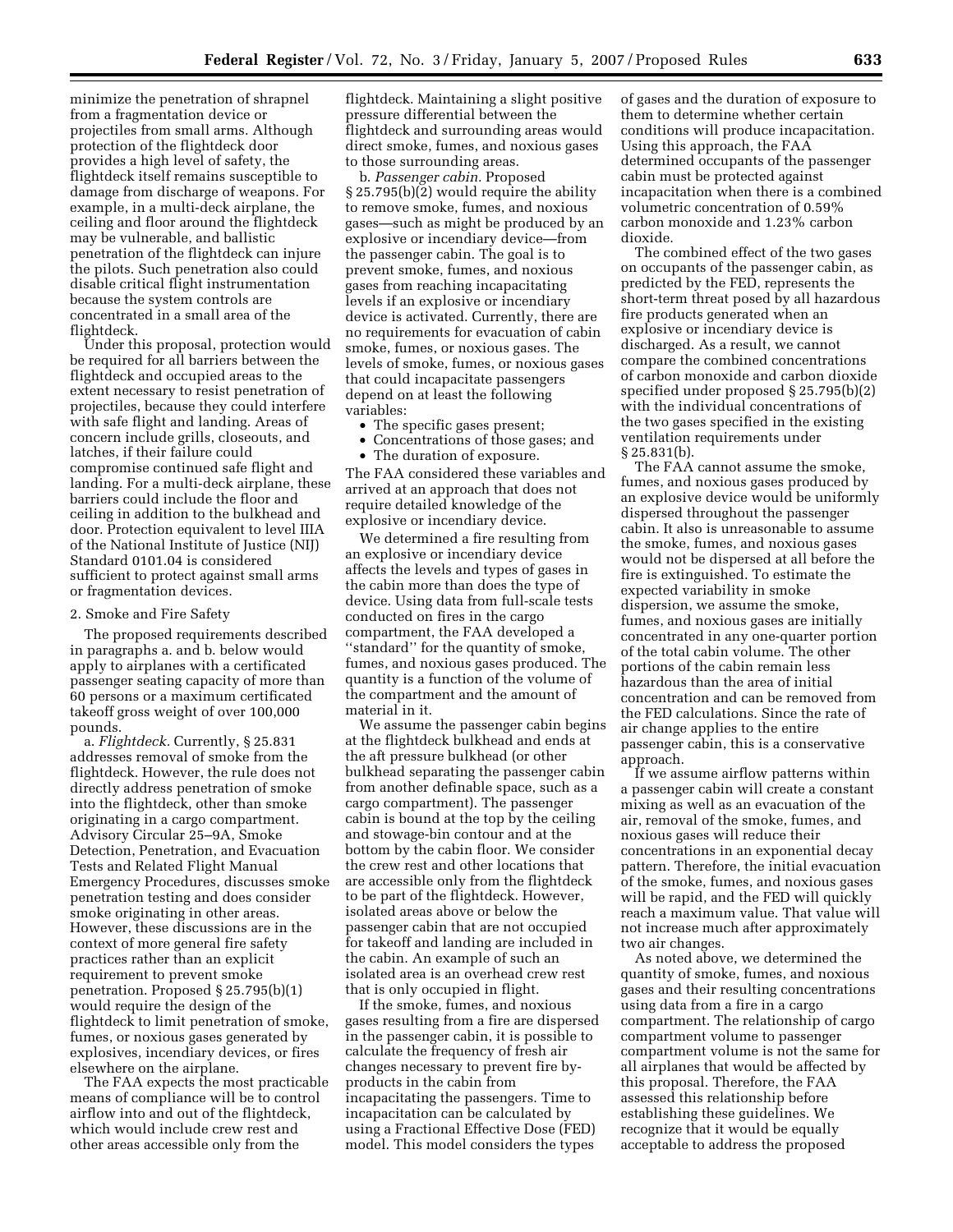requirements under § 25.795(b)(2) by other means, including providing a protective device for each passenger or using a combination of smoke evacuation and protective devices.

#### 3. Fire Suppression in Cargo Compartments

Proposed § 25.795(b)(3) would require fire suppression systems in cargo compartments to be designed to suppress a sudden and extensive fire, such as might result from an explosive or incendiary device. The principal concerns are that the fire suppression system is able to survive such an event and the extinguishing agent retains its ability to suppress such a fire. These requirements would apply to airplanes with a certificated passenger seating capacity of more than 60 persons or a maximum certificated takeoff gross weight of over 100,000 pounds.

The ICAO standard recognizes that Halon 1301 extinguishing agents satisfy this requirement from the standpoint of suppression. However, the U.S. Environmental Protection Agency banned production of Halon 1301 because it contributes to depletion of the ozone layer. Although existing stores of Halon 1301 may still be used, the product will not be available indefinitely. The FAA worked with the International Systems Fire Protection Working Group (formerly the Halon Replacement Working Group) to establish minimum performance standards for new fire suppression agents that are ''equivalent'' to the Halon 1301 extinguishing agents.

For the fire suppression agent to be effective, the fire suppression system must be able to discharge the agent immediately following an explosion. The FAA reviewed test data to assess the vulnerability of fire suppression systems to damage from explosive devices. These data indicate the fire suppression systems currently in use are not affected by the over-pressure produced by an explosive device. However, the fire suppression systems may be vulnerable to secondary loading by panels and supporting structures that are affected by over-pressure. The fire suppression systems also may be vulnerable to damage from fragments of the explosive device or from contents of the cargo compartment. Storage vessels for the fire suppression agent are usually outside the cargo compartment. Therefore, the distribution lines and nozzles may be vulnerable.

There may be several ways to address this concern. Providing a distribution system that has redundancy and adequate separation would be an acceptable way to comply with the

proposed requirement. That is, separate storage vessels for the fire suppression agent with an independent distribution system and adequate separation, could be an acceptable approach. Alternatively, shrouding or otherwise hardening the lines could be acceptable, if the mounting scheme could accommodate the secondary loading mentioned above. Based on a review of test data, the shielding would have to protect against fragments of 0.5-inch diameter traveling at a rate of 430 feet a second.

With respect to secondary loading, the threat to the system is from large displacements that might occur on panels or structure to which the systems are attached. In reviewing test data, local structural displacements up to 6 inches are possible within an airplane in a survivable event. Therefore, system attachment arrangements also would have to tolerate 6-inch local displacements, and each system component would still need to function.

Manufacturers need to address only those components in the cargo compartment or separated from it only by the cargo compartment liner. Manufacturers do not need to provide added protection for the fire suppression agent's storage vessel if it is remote from the compartment. We consider the storage vessel remote if it is outside the compartment and is protected by barriers that meet the criteria discussed above.

The fire detection system in the cargo compartment will not require explosion protection. The FAA determined that, if the event were small, there would be no effect on the fire detection system. If the event is large enough to affect the integrity of the fire detection system, the passengers or crew will notice the event. If smoke, fumes, or noxious gases are present, the crew will know they should discharge the suppression agent to the affected area. In addition, the specific compartment where the affected fire detection system is located must be indicated to the crew. As a result, sufficient warning would be given to the flightcrew to preclude hardening of the fire detection systems.

For affected airplanes, a significant consequence of this proposal would be to effectively prohibit the Class B cargo compartment currently permitted by § 25.857. A Class B cargo compartment incorporates a fire detection system, but relies on a crewmember to manually fight the fire. Entry into the cargo compartment to fight a fire after an explosion would not be practicable.

#### 4. Least Risk Bomb Location

Proposed § 25.795(c)(1) would require the manufacturer to establish a ''least risk bomb location'' (LRBL) as part of the design of airplanes with a certificated passenger seating capacity of more than 60 persons or a maximum certificated takeoff gross weight of over 100,000 pounds.

The LRBL is a location in the cabin where crewmembers can put a suspected explosive device that will do the least amount of damage to the airplane in the event of an explosion. Presently, an airplane manufacturer considers the LRBL only after completion of the design. This proposal would require manufacturers to identify the LRBL during the airplane design process. We expect this will improve the level of safety, since the LRBL will be a design consideration and manufacturers can incorporate provisions to enhance its effectiveness. For example, when considering the physical location and design of the LRBL, the manufacturer must consider systems near the LRBL. The goal is to ensure the manufacturer locates critical systems out of the immediate vicinity of the LRBL or protects those systems from explosive devices. On airplanes with more than one passenger deck, more than one LRBL may be desirable.

Operational procedures also can improve the effectiveness of the LRBL in reducing a threat. For example, reducing or eliminating differential cabin pressure markedly reduces the damage explosive devices could cause to airplane structures.

# 5. System Safety

Proposed § 25.795(c)(2) would require the manufacturer to separate redundant flight critical systems to maximize the ability to continue safe flight and landing of the airplane if there is an event that damages one of those systems. This requirement would apply to airplanes with a certificated passenger seating capacity of more than 60 persons or a maximum certificated takeoff gross weight of over 100,000 pounds.

The goal of the proposal is to maximize the ability of flight critical systems to survive damage caused by an explosive device or other event through a design that will separate, shield, or provide redundancy to the critical systems. To achieve this purpose, the FAA used a ''damage based'' approach. The FAA had previously proposed a similar requirement related to structural capability of the airplane and concluded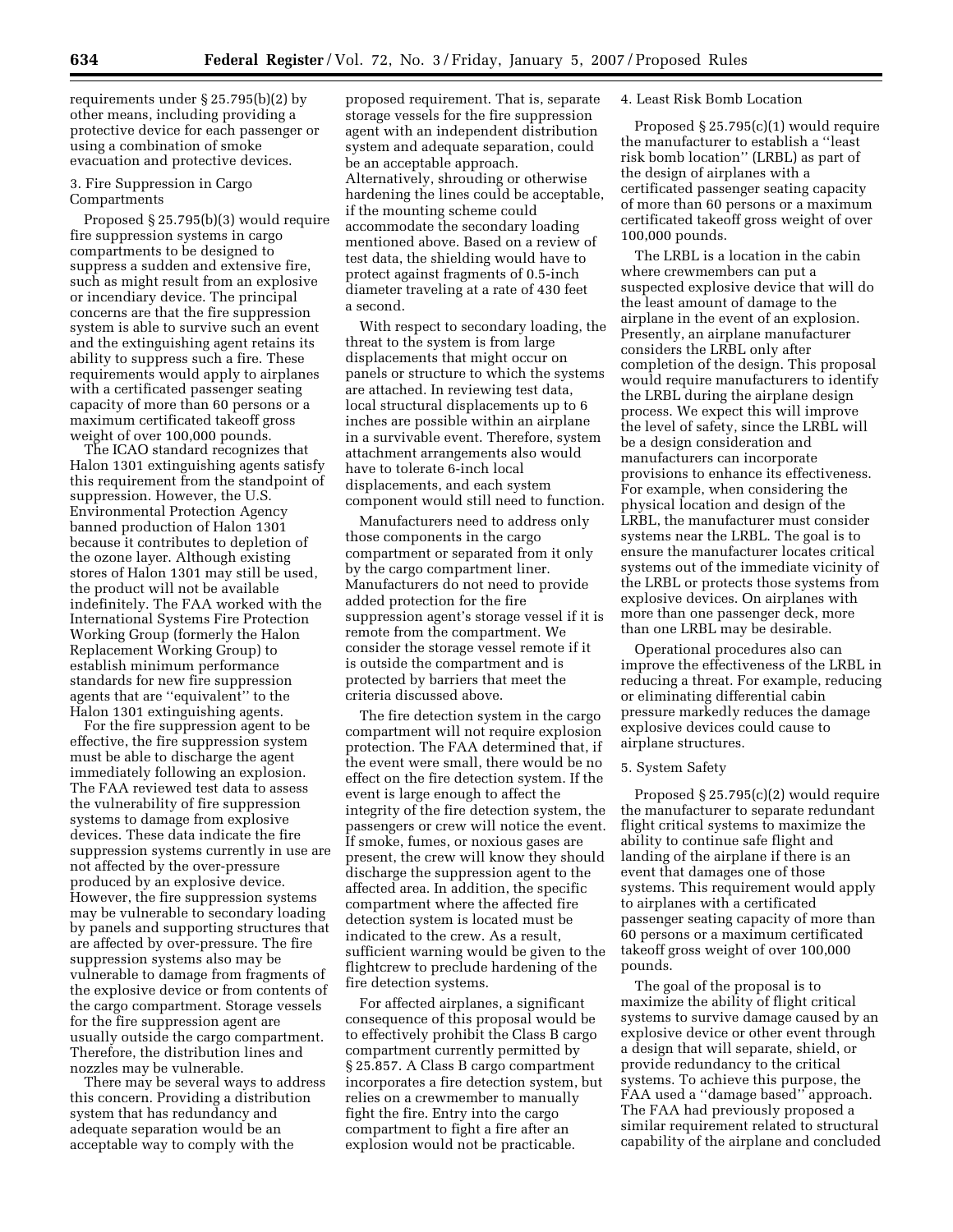that a damage based approach is reasonable.5

Under this approach, the FAA assumes an explosive device destroys the flight critical systems contained within a certain volume. We then assess the ability of the airplane to continue safe flight and landing based on the *functionality* of flight critical systems after an explosion and the effect of any resultant loss of functionality. Under this proposal, the manufacturer would use the formula derived from the requirements of § 25.365 to generate a sphere and use the sphere to determine the volume of the airplane within which one must assess loss of system function. Any associated structural damage that might result from the explosion is not relevant to this assessment.

In practice, the manufacturer may assess the effect of separating each flight critical system from other flight critical systems as a design specification, rather than using the proposed formula throughout the fuselage. However, the manufacturer also should consider the combination of systems made inoperative when determining the effect on continued safe flight and landing. This approach might mean considering whether one should separate primary or backup controls for a particular system from both the primary and backup controls for certain other critical systems.

The manufacturer would apply the spherical volume *within the fuselage:* 

• Anywhere within the passenger cabin from the bulkhead (or bulkheads) separating the passenger cabin from the flightdeck to the aft cabin bulkhead, with half of the diameter penetrating those bulkheads, and

• Anywhere within the volumes of the cargo compartments, except that only one-half of the spherical volume need extend beyond the liners of the cargo-compartments.

For practical reasons, we propose an upper limit on the size of the sphere. While it is theoretically possible to increase the distance between systems as the diameter of the fuselage increases, there comes a point of no benefit. That is, the event necessary to render systems inoperative in a larger volume than proposed would have other catastrophic results. A standard with no limit on the volume of the sphere would not be costeffective and could lead to complications in system design. Those complications could present a safety risk at least as great as the risk of an explosion. For example, separations resulting in acute changes in direction of control cables could complicate the

function of the cables and cause additional failure or jamming modes.

Conversely, the formula permits successively smaller considerations of separation as the fuselage diameter decreases. At some point, the volume is so small there is no practical value to the requirement. Because the proposed regulation would apply to airplanes with a gross takeoff weight greater than 100,000 pounds or a passenger capacity greater than 60 persons, the FAA is not proposing a lower limit on the size of the sphere.

Use of the sphere is a tool to measure the effectiveness of separating flight critical systems. The FAA's intention is not to limit separation of such systems to the size of the sphere. Rather, we hope to *maximize* separation to improve survivability of the function of flight critical systems in the aftermath of some event. Conversely, airplanes in general have confined areas where it might not always be possible to apply the sphere.

Therefore, the FAA is proposing an exception for areas where it is impracticable to apply the sphere. Generally, these areas will be at the extreme ends of the fuselage or where concentrations of systems are essentially unavoidable, such as in electronic equipment bays or portions of the flightdeck. In those instances, other design measures, such as shielding, may be appropriate for regions where the sphere or half sphere is to be applied.

#### 6. Interior Security

Proposed § 25.795(c)(3) would require that the interior design of the airplane deter the easy concealment of weapons, explosives, or other objects and lessen the likelihood of overlooking such items during a search. This requirement would apply to airplanes with a certificated passenger seating capacity of more than 60 persons or a maximum certificated takeoff gross weight of over 100,000 pounds.

Under ICAO and TSA requirements, it is necessary to search an airplane interior under certain conditions. To improve reliability of such searches, Amendment 97 to ICAO Annex 8 requires that—during the design phase—manufacturers consider the need to search the interior of the airplane.

Transport category airplanes contain many areas that are not readily visible but are relatively accessible. For example, under-seat areas, areas above stowage bins, and toilet bowl drains may not be easily visible when conducting a search but could be accessible places to hide an explosive device. This proposal would require that during the design phase of the

interior, the manufacturer consider the need to search airplanes regularly and, therefore, avoid designs that make it difficult to search an area.

The FAA did not receive a recommendation from ARAC on this subject. While the working group tried to arrive at a recommendation, it did not achieve consensus. Certain members of the working group felt the proposals under consideration were ambiguous and open to different interpretation. In addition, no agreement was reached on the best approach—design changes or better techniques and training for searching the airplane. Therefore, the FAA independently developed the proposal described below.

One approach to eliminating hidden devices is to reduce the number of areas where a device can be hidden. For example, the manufacturer could use locks (or other specialty tools) to limit access to certain areas or could remove certain areas from the design altogether. The result would be to reduce the scope of the search. Another approach is to design features that facilitate a simple inspection, i.e., features that can be searched quickly and easily. Examples include bare and open surfaces or use of mirrors that make compartments more visible.

Both approaches have benefits. Making areas more difficult to access may be preferable in some cases; an example is making fasteners on compartment panels more difficult to remove than standard fasteners. A potential drawback, however, is an area that is less accessible may also become less likely to be searched. Therefore, the FAA proposes to focus on requiring design features that lead to quick and easy searches. By ensuring it is easy to search those areas where the opportunity to hide an explosive device is greatest, we make more time available to search areas that are more difficult to access and inspect. In this way, the overall search of the airplane will be more effective.

The following is a brief description of our proposed requirement for each item.

a. *Area above stowage bins.* The area above stowage bins is difficult to search. Light fixtures often inhibit both visual and physical inspection. Proposed § 25.795(c)(3)(i) would require the area above overhead bins to be designed to prevent hiding objects from view. This objective can be accomplished either by preventing a person from placing an object in the area above stowage bins or by designing a feature that makes it obvious someone has tampered with the area. An example of the first approach is screening off the area above the stowage bins. An example of the second

<sup>5</sup>Notice No. 75–31 (40 FR 29410; July 11, 1975).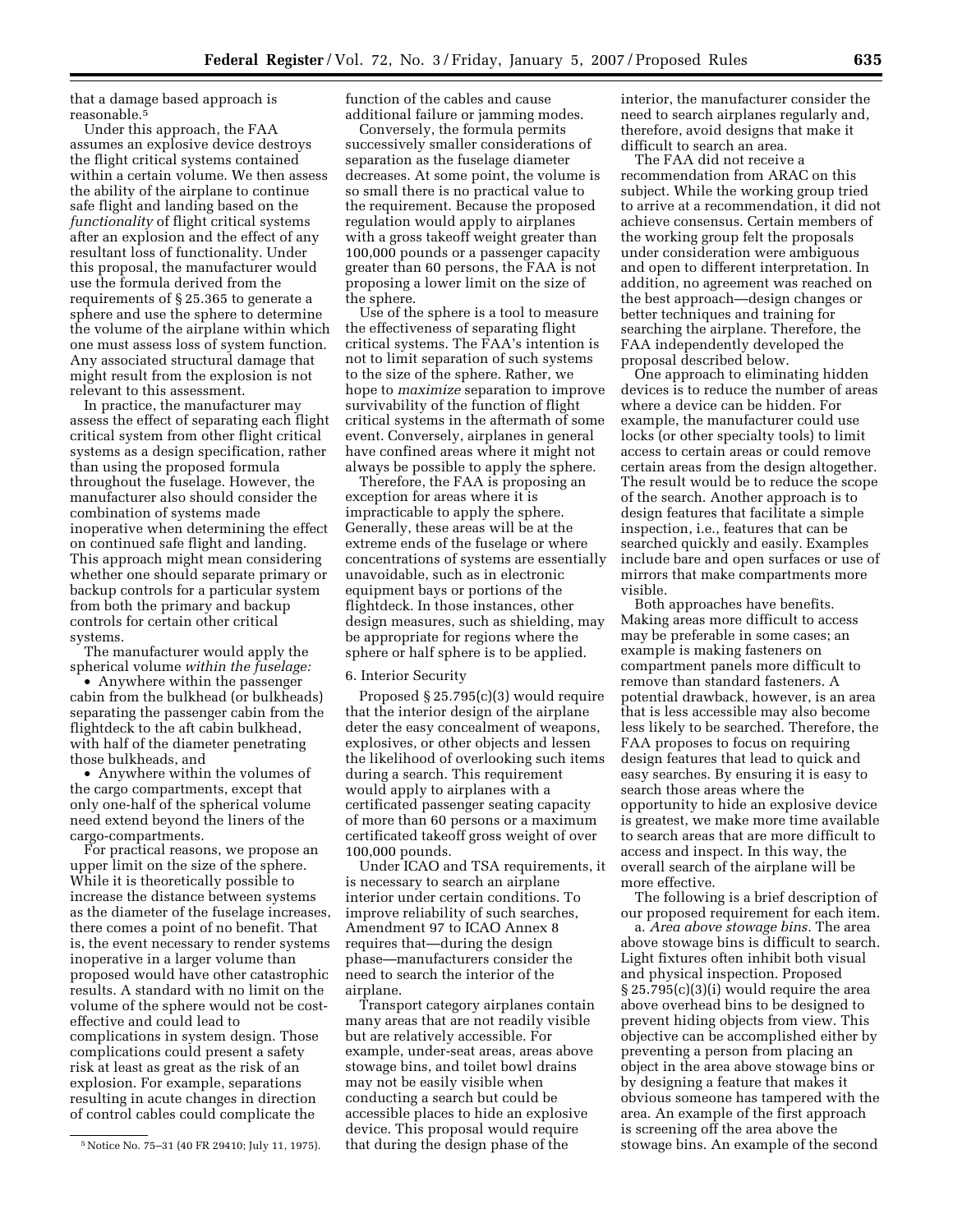is designing the area above the stowage bin so that if anything is placed there, the stowage bin could not be opened properly.

b. *Toilet.* A toilet can be an easy place to hide a device. Some toilets are designed to restrict the size of a device that can be flushed down it. The vacuum-waste system is one example. Proposed § 25.795(c)(3)(ii) would deter hiding a device in a toilet by restricting the diameter of the passage pipes prevent passage of objects greater than or equal to 2 inches.

c. *Life preservers.* Under proposed § 25.795(c)(3)(iii), life preservers or their storage location would be designed so any tampering is evident. One way to meet this requirement would be to make an inspection easier. For example, life preservers are typically installed under seats but alternatively may be installed in the passenger service unit on the underside of stowage bins.

Note that manufacturers have to meet the requirements of § 25.1415, Ditching equipment, for accessibility to life preservers. The FAA, however, does not believe § 25.1415 and proposed § 25.795(c)(3)(iii) conflict.

d. *Other areas.* Designers can consider several other areas of an airplane to promote ease of search. There are no specific requirements to consider these areas under this proposal.

#### **Proposed Advisory Circulars (ACs)**

In conjunction with issuance of this NPRM, the FAA is issuing six proposed ACs and proposing changes to two existing ACs. Each AC describes an acceptable means of complying with a specific provision of the proposed amendments to 14 CFR 25.795. These proposed ACs are available for comment at: *http://www.faa.gov/aircraft/ draft%5Fdocs/display*\_*docs/ index.cfm?Doc*\_*Type=AC*.

 $\circ$  Proposed AC 25.795–1X, Flightdeck Intrusion Resistance, would revise AC 25.795–1 to provide guidance on designing flightdeck barriers to resist intrusion by unauthorized persons during flight.

 $\circ$  Proposed AC 25.795-2X, Flightdeck Penetration Resistance, would revise AC 25.795–2 to provide guidance on designing flightdeck barriers to prevent penetration by small arms and fragmentation devices.

 $\circ$  Proposed AC 25.795-3X, Flightdeck Protection (Smoke and Fumes), would provide guidance on designing an airplane to limit entry of smoke, fumes, and noxious gases into the flightdeck in the event of detonation of an explosive or incendiary device on the airplane.

Æ Proposed AC 25.795–4X, Passenger Cabin Smoke Evacuation, would provide guidance on designing an airplane with means to prevent passengers from being incapacitated by smoke, fumes, or noxious gases, resulting from detonation of an explosive or incendiary device during flight.

 $\circ$  Proposed AC 25.795-5X, Compartment Fire Suppression, would provide guidance on designing the fire suppression system of the cargo compartment to withstand a sudden and extensive fire, such as could be caused by an explosive or incendiary device in the cargo compartment.

Æ Proposed AC 25.795–6X, Least Risk Bomb Location (LRBL), would provide guidance on designing a location where an explosive or incendiary device discovered on-board an airplane may be placed to protect flight critical structures and systems from damage in case of detonation.

Proposed AC 25.795-7X, Survivability of Systems, would provide guidance on designing redundant systems necessary for continued safe flight and landing of the airplane so that they are physically separated by certain minimum distances.

Proposed AC 25.795-8X, Design for Ease of Search, would provide guidance on designing specified areas in the interior of an airplane to make it more difficult to hide dangerous objects or make it easier to find such objects if they have been brought onboard.

#### **Proposed Change to Part 121**

Under proposed § 25.795(c)(1), manufacturers would be required to designate a ''least risk bomb location'' (LRBL) in designing new airplanes which have a maximum passenger capacity greater than 60 persons or a gross weight greater than 100,000 pounds. Under proposed § 121.295, within one year of the effective date of this amendment an LRBL would need to be identified on existing airplanes with a passenger seating capacity of more than 60 persons within one year of the amendment. As noted previously, it has been common practice for airplane manufacturers to designate such a location on existing airplanes, but it is not a requirement to do so. Therefore, some airplane types have no LRBL identified. Because designation of the LRBL is already common practice, we propose one year for compliance.

Other procedures regarding use of the LRBL are currently regulated by the Transportation Security Administration.

#### **Paperwork Reduction Act**

The Paperwork Reduction Act of 1995  $(44$  U.S.C. 3507 $(d)$ ) requires that the FAA consider the impact of paperwork and other information collection burdens imposed on the public. We have determined no new information collection requirements are associated with this proposed rule.

## **International Compatibility**

In keeping with U.S. obligations under the Convention on International Civil Aviation, it is FAA policy to comply with ICAO Standards and Recommended Practices to the maximum extent practicable. The FAA has reviewed the corresponding ICAO Standards and Recommended Practices and proposes these regulations to harmonize with the standards.

#### **Economic Assessment**

Changes to Federal regulations must undergo several economic analyses. First, Executive Order 12866 directs that each Federal agency shall propose or adopt a regulation only upon a reasoned determination that the benefits of the intended regulation justify its costs. Second, the Regulatory Flexibility Act of 1980 requires agencies to analyze the economic impact of regulatory changes on small entities. Third, the Trade Agreements Act (19 U.S.C. 2531–2533) prohibits agencies from setting standards that create unnecessary obstacles to the foreign commerce of the United States. In developing U.S. standards, this Trade Act requires agencies to consider international standards and, where appropriate, to be the basis of U.S. standards. Fourth, the Unfunded Mandates Reform Act of 1995 (Pub. L. 104–4) requires agencies to prepare a written assessment of the costs, benefits, and other effects of proposed or final rules that include a Federal mandate likely to result in the expenditure by State, local, or tribal governments, in the aggregate, or by the private sector, of \$100 million or more annually (adjusted for inflation).

In conducting these analyses, the FAA has determined this proposal: (1) Has benefits that justify its costs, is not an economically ''significant regulatory action'' as defined in section 3(f) of Executive Order 12866, and is ''significant'' as defined in DOT's Regulatory Policies and Procedures; (2) would not have a significant economic impact on a substantial number of small entities; (3) would be in agreement with the Trade Agreement Act; and (4) would not impose an unfunded mandate on state, local, or tribal governments, or on the private sector.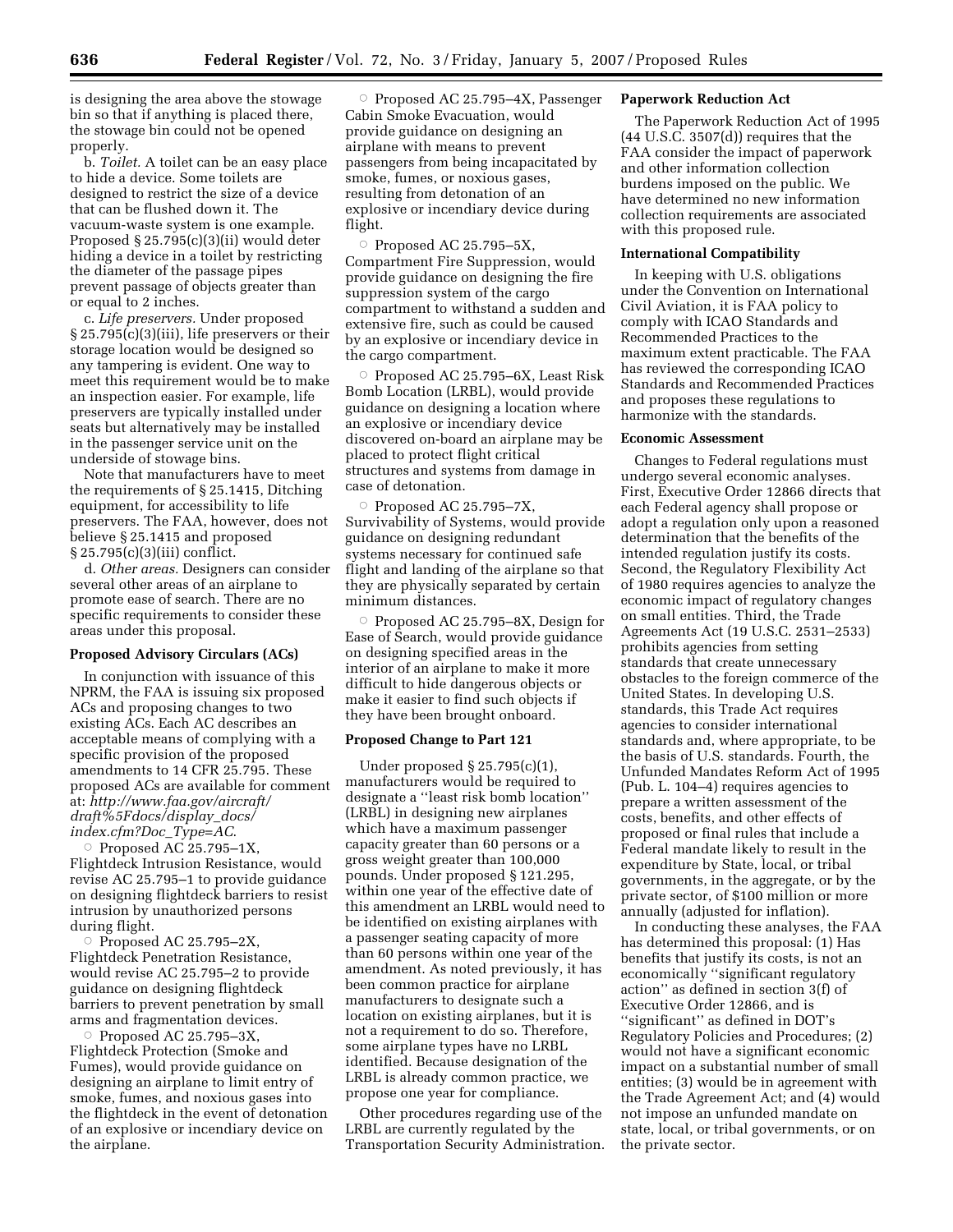# *Total Costs and Benefits of This Rulemaking*

The cost of a fatal aircraft accident involving terrorist bombing and hijacking can exceed one billion dollars. In addition to the quantitative measures, the psychological impact, investigative costs, bankruptcy proceedings, and other litigation that follows such accidents further emphasizes the importance of the proposed measures as a means of cost avoidance, and the future health of the civil aviation industry in the world marketplace.

The total estimated costs of this proposal are \$453.9 million (\$197.3 million present value). The total includes the costs of certification, manufacturing, and the incremental fuel consumption cost. We estimate larger transport category aircraft costs at \$395.1 million (\$167.6 million present value) and smaller transport category aircraft costs are \$58.8 million (\$29.7 million present value).

We estimate the total benefits of this proposal at \$1.2 billion (\$328.8 million present value). The total benefits are comprised of operational benefits of \$391 million (\$119.4 million present value) and safety benefits of \$763.5 million (\$204.4 million present value).

This proposal is cost beneficial, because the estimated \$1.2 billion (\$328.8 million) in benefits outweigh the estimated costs of \$453.9 million (\$197.3 million present value). We estimate one event will be prevented by year 2049 creating safety benefits of \$763.5 million (\$204.4 present value). The one event is based upon the historical number of aircraft bombings (18), and aircraft hijackings/ commandeerings (105).

#### *Who is Potentially Affected by This Rulemaking*

Manufacturers of part 25 newly designed passenger aircraft.

#### *Assumptions and Sources of Information*

• Period of analysis—2006 through 2049.

• Discount rate—7%.

• Compensation Rates, Economic Values for FAA Investment and Regulatory Decisions, a Guide, May 2005.

• Terrorist Acts, Press Release— Transportation Security Administration, September 29, 2003.

• Civil Aviation Crimes, 2000 Crime Acts Report—Federal Aviation Administration.

• Terrorist Acts, 9–11 Commission Report, July 22, 2004.

• Costs of Terrorist Acts, ''September 11, 2001: Then and Now,'' John R. Jameson.

• Costs of Terrorist Acts, ''The Economic Cost of Terrorism,'' Brian S. Wesbury. September 2002.

• \$3 million Value to Avert a Fatality, Revised Departmental Guidance, Treatment of Value of Life and Injuries in Preparing Economic Evaluations, Office of the Secretary of Transportation Memorandum,'' January 29, 2002.

• Airborne Flight Hours, FAA Aerospace Forecasts Fiscal Years 2005– 2016.

# *Alternatives We Considered*

The FAA considered reducing the size of transport category airplanes that would be subject to all the requirements contained in this proposal but believed that smaller airplanes (whether carrying passengers or cargo) are less likely to be the target of terrorists. However, given the importance of maintaining cabin security, this proposal would require protection of the flightcrew compartment for all transport category airplanes required by operating rules to have a flightdeck door.

#### *Benefits of This Rule*

We estimate the total benefits of this proposal at \$1.2 billion (\$323.8 million). The total benefits are comprised of operational benefits of \$763.5 million (\$204.4 million present value) and safety benefits of \$391 million (\$119.4 million present value).

Currently, larger transport category aircraft have many areas that are accessible to passengers, but can only be inspected with considerable effort. This proposal would require that the interior design of an airplane incorporate features that make it more difficult to hide dangerous objects in the airplane. Improving the aircraft design by incorporating security features would reduce the time required to search an aircraft. Operational cost savings would occur due the design requirements that would reduce the time necessary to conduct aircraft searches.

Based on continued security risks and threats, the FAA believes that adopting the requirements contained in this proposal would provide an overall increase in security to commercial aviation in the United States. This proposal would decrease aircraft vulnerability and increase aircraft survivability in the event of a bombing or hijacking.

The upper bound of a hijacking or bombing could have a similar impact to that of September 11th with direct financial impacts in the billions of

dollars, and an indirect financial impact in the billions of dollars.

#### *Costs of This Rule*

The total estimated costs of this proposal are \$453.9 million (\$197.3 million present value). The total includes the costs of certification, manufacturing, and the incremental fuel consumption cost. We estimate larger transport category aircraft costs at \$395.1 million (\$167.6 million present value) and smaller transport category aircraft costs are \$58.8 million (\$29.7 million present value).

#### **Initial Regulatory Flexibility Determination**

The Regulatory Flexibility Act of 1980 (RFA) establishes ''as a principle of regulatory issuance that agencies shall endeavor, consistent with the objective of the rule and of applicable statutes, to fit regulatory and informational requirements to the scale of the business, organizations, and governmental jurisdictions subject to regulation.'' To achieve that principle, the Act requires agencies to solicit and consider flexible regulatory proposals and to explain the rationale for their actions. The Act covers a wide range of small entities, including small businesses, not-for-profit organizations, and small governmental jurisdictions.

Agencies must perform a review to determine whether a proposed or final rule will have a significant economic impact on a substantial number of small entities. If the determination is that it will, the agency must prepare a regulatory flexibility analysis as described in the Act.

However, if an agency determines that a proposed or final rule is not expected to have a significant economic impact on a substantial number of small entities, section 605(b) of the 1980 Act provides the head of the agency may so certify and a regulatory flexibility analysis is not required. The certification must include a statement providing the factual basis for this determination, and the reasoning should be clear.

Entities potentially affected by this proposal include part 25, transport category airplane manufacturers and operators of affected aircraft.

In its classification, the FAA uses the size standards from the Small Business Administration. It specifies that companies with less than 1,500 employees are small entities. All U.S. transport category airplane manufacturers have more than 1,500 employees; thus, none are considered small entities.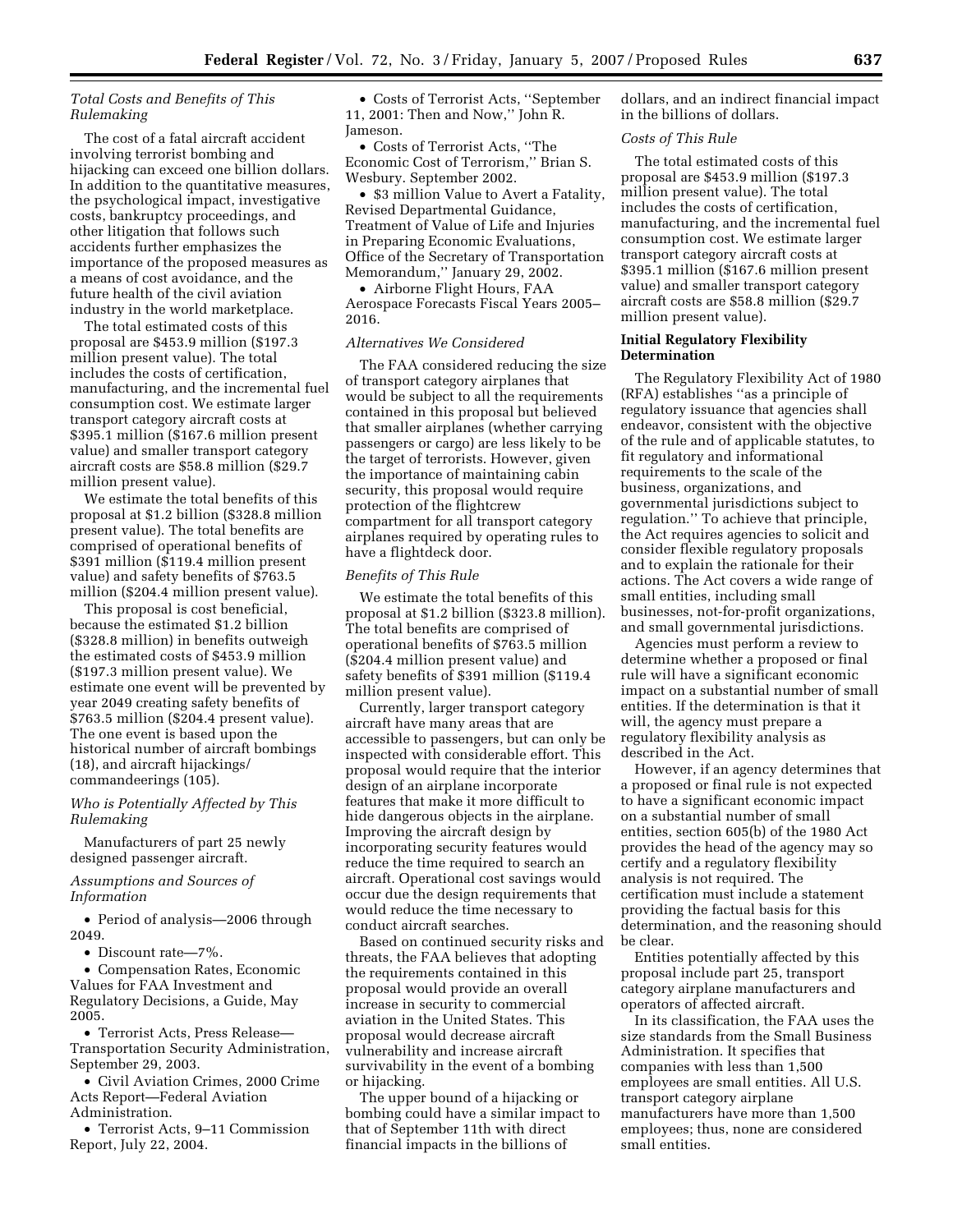A substantial number of operators who purchase larger affected aircraft are small entities and would incur cost due to increased fuel consumption. Although a substantial number of small entities would be affected, operational cost savings are greater than the additional cost of fuel consumption.

In addition, a substantial number of operators who purchase smaller affected airplanes would incur additional fuel cost. The estimated number of affected smaller aircraft is 714, with an estimated present value cost of roughly \$2.1 million. Thus, the total average fuel burn cost for a smaller transport category aircraft is \$191. The FAA believes \$191 is not a significant amount in the overall cost of purchasing and operating a new aircraft.

Therefore, the FAA certifies that this proposed rule would not have a signifficant economic impact on a substantial number of small entities.

# **Initial International Trade Impact Assessment**

The Trade Agreements Act of 1979 prohibits Federal agencies from engaging in any standards or related activities that create unnecessary obstacles to the foreign commerce of the United States. Legitimate domestic objectives, such as safety, are not considered unnecessary obstacles. The statute also requires consideration of international standards and, where appropriate, they be the basis for U.S. standards.

The FAA has assessed the potential effect of this proposed rule and determined that it would promote international trade by standardizing security related design features of part 25 aircraft and thereby complying with ICAO's international design standards. In accordance with the above statute, the FAA has assessed the potential effect of this proposal and determined that it would impose the same costs on domestic and international entities. The FAA uses international aircraft safety standards as the basis for this proposed rule and therefore is in compliance with the International Trade Agreements Act.

#### **Initial Unfunded Mandates Assessment**

The Unfunded Mandates Reform Act of 1995 (the Act) is intended, among other things, to curb the practice of imposing unfunded Federal mandates on State, local, and tribal governments.

Title II of the Act requires each Federal agency to prepare a written statement assessing the effects of any Federal mandate in a proposed or final agency rule that may result in an expenditure of \$100 million or more (adjusted annually for inflation) in any

one year by State, local, and tribal governments, in the aggregate, or by the private sector; such a mandate is deemed to be a ''significant regulatory action.'' The FAA currently uses an inflation-adjusted value of \$120.7 million in lieu of \$100 million. This proposed rule does not contain such a mandate. Therefore, the requirements of Title II of the Unfunded Mandate Reform Act of 1995 do not apply.

#### **Executive Order 13132, Federalism**

The FAA has analyzed this proposed rule under the principles and criteria of Executive Order 13132, Federalism. We determined that this action would not have a substantial direct effect on the States, on the relationship between the national Government and the States, or on the distribution of power and responsibilities among the various levels of government and therefore would not have federalism implications.

#### **Plain English**

Executive Order 12866 (58 FR 51735, Oct. 4, 1993) requires each agency to write regulations that are simple and easy to understand. We invite your comments on how to make these proposed regulations easier to understand, including answers to questions such as the following:

• Are the requirements in the proposed regulations clearly stated?

• Do the proposed regulations contain unnecessary technical language or jargon that interferes with their clarity?

• Would the regulations be easier to understand if they were divided into more (but shorter) sections?

• Is the description in the preamble helpful in understanding the proposed regulations?

#### **Environmental Analysis**

Environmental Analysis FAA Order 1050.1E identifies FAA actions that are categorically excluded from preparation of an environmental assessment or environmental impact statement under the National Environmental Policy Act in the absence of extraordinary circumstances. The FAA has determined this proposed rulemaking action qualifies for the categorical exclusion identified in paragraph 3f and involves no extraordinary circumstances.

#### **Regulations That Significantly Affect Energy Supply, Distribution, or Use**

The FAA has analyzed this proposed rulemaking under Executive Order 13211, Actions Concerning Regulations that Significantly Affect Energy Supply, Distribution, or Use (May 18, 2001). We have determined that it is not a

''significant energy action'' under the executive order because it is not a ''significant regulatory action'' under Executive Order 12866, and it is not likely to have a significant adverse effect on the supply, distribution, or use of energy.

#### **List of Subjects**

#### *14 CFR Part 25*

Aircraft, Aviation safety, Federal Aviation Administration, Reporting and recordkeeping requirements.

# *14 CFR Part 121*

Aircraft, Aviation safety, Safety, Transportation.

#### **The Proposed Amendment**

In consideration of the foregoing, the Federal Aviation Administration (FAA) proposes to amend parts 25 and 121 of Title 14, Code of Federal Regulations, as follows:

# **PART 25—AIRWORTHINESS STANDARDS: TRANSPORT CATEGORY AIRPLANES**

1. The authority citation for part 25 continues to read as follows:

**Authority:** 49 U.S.C. 106(g), 40113, 44701, 44702, 4794.

2. Revise § 25.795 to read as follows:

#### **§ 25.795 Security considerations.**

(a) *Protection of flightcrew compartment.* If a flightdeck door is required by operating rules:

(1) The bulkhead, door, and any other accessible barrier separating the flightcrew compartment from occupied areas must be designed to resist forcible intrusion by unauthorized persons and be capable of withstanding impacts of 300 joules (221.3 foot pounds).

(2) The bulkhead, door, and any other accessible barrier separating the flightcrew compartment from occupied areas must be designed to resist a constant 250 pound (1,113 Newtons) tensile load on accessible handholds, including the doorknob or handle.

(3) The bulkhead, door, and any other barrier separating the flightcrew compartment from any occupied areas must be designed to resist penetration by small arms fire and fragmentation devices to a level equivalent to level IIIa of the National Institute of Justice (NIJ) Standard 0101.04.

(b) Airplanes with a certificated passenger seating capacity of more than 60 persons or a maximum certificated takeoff gross weight of over 100,000 pounds must be designed to limit the effects of an explosive or incendiary device as follows: